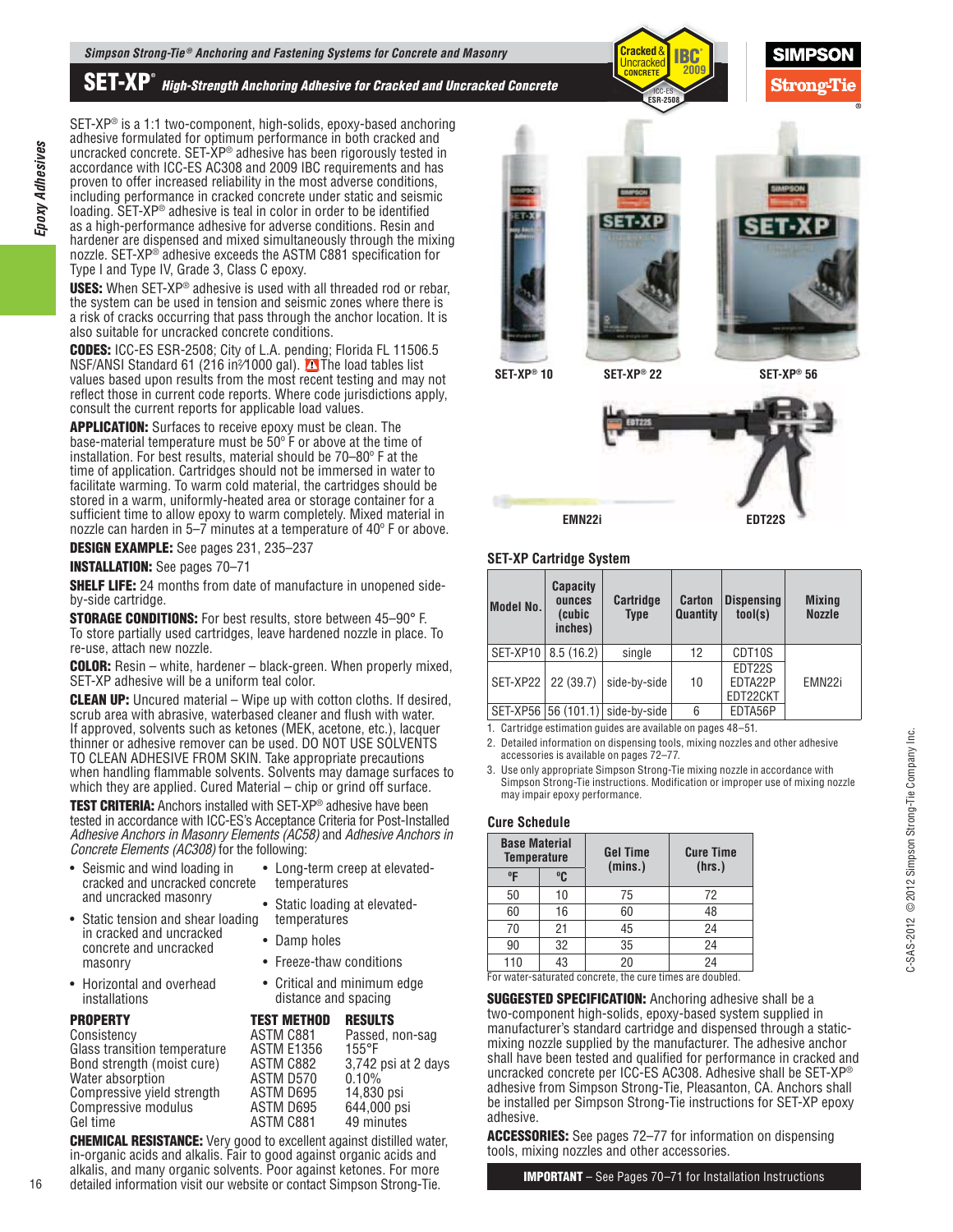

# **SET-XP ®** *High-Strength Anchoring Adhesive for Cracked and Uncracked Concrete*

#### **SET-XP® Epoxy Anchor Installation Information and Additional Data for Threaded Rod and Rebar in Normal-Weight Concrete1**

| <b>Characteristic</b>                                   |           | Symbol       |                                 |                          | Nominal Anchor Diameter (in.) / Rebar Size<br><b>Units</b> |                 |                      |                 |                |                |  |  |
|---------------------------------------------------------|-----------|--------------|---------------------------------|--------------------------|------------------------------------------------------------|-----------------|----------------------|-----------------|----------------|----------------|--|--|
|                                                         |           |              |                                 | $\frac{3}{8}$ / #3       | $\frac{1}{2}$ / #4                                         | 1/18            | $1\frac{1}{4}$ / #10 |                 |                |                |  |  |
|                                                         |           |              | <b>Installation Information</b> |                          |                                                            |                 |                      |                 |                |                |  |  |
| Drill Bit Diameter                                      |           | $d_{hole}$   | in.                             | ⅛                        | $\frac{5}{8}$                                              | $\frac{3}{4}$   | $\frac{7}{8}$        |                 | $1\frac{1}{8}$ | $1\frac{3}{8}$ |  |  |
| Maximum Tightening Torque                               |           | Tinst        | ft-Ib                           | 10                       | 20                                                         | 30              | 45                   | 60              | 80             | 125            |  |  |
| Minimum<br>Permitted Embedment Depth Range <sup>2</sup> |           | $h_{ef}$     | in.                             | $2\frac{3}{8}$           | $2\frac{3}{4}$                                             | $3\frac{1}{8}$  | $3\frac{1}{2}$       | $3\frac{3}{4}$  |                | 5              |  |  |
|                                                         | Maximum   | $h_{e f}$    | in.                             | $7\frac{1}{2}$           | 10                                                         | $12\frac{1}{2}$ | 15                   | $17\frac{1}{2}$ | 20             | 25             |  |  |
| <b>Minimum Concrete Thickness</b>                       |           | <b>h</b> min | in.                             | $h_{\text{ef}} + 5d_0$   |                                                            |                 |                      |                 |                |                |  |  |
| <b>Critical Edge Distance</b>                           |           | $c_{ac}$     | in.                             | $3 \times h_{\text{ef}}$ |                                                            |                 |                      |                 |                |                |  |  |
| Minimum Edge Distance                                   | $c_{min}$ | in.          | $1\frac{3}{4}$                  |                          |                                                            |                 |                      |                 | $2\frac{3}{4}$ |                |  |  |
| Minimum Anchor Spacing                                  |           | $S_{min}$    | in.                             |                          |                                                            | 3               |                      |                 |                | 6              |  |  |

1. The information presented in this table is to be used in conjunction with the design criteria of ICC-ES AC308.

2. Minimum and maximum embedment depths are are listed in accordance with ICC-ES AC308 requirements.

#### **SET-XP Epoxy Anchor Tension Strength Design Data for Threaded Rod in Normal-Weight Concrete1,12 Characteristic** Symbol Units  $\begin{array}{|l|c|c|c|c|c|}\n\hline\n\text{Symbol} & \text{Units} & \text{Nominal Another Diameter (in.)}\n\hline\n\end{array}$  $\frac{3}{8}$  $\frac{1}{2}$ **⁄8 3 ⁄4 7 ⁄8 1 1 1 ⁄4 Steel Strength in Tension** Threaded Rod Minimum Tensile Stress Area  $A_{\text{se}}$  and  $A_{\text{se}}$  and  $0.078$  0.078 0.142 | 0.226 | 0.334 | 0.462 | 0.606 | 0.969 Tension Resistance of Steel - ASTM A193, Grade B7  $N_{sa}$  | lb. 9,750 17,750 28,250 41,750 57,750 75,750 121,125 - ASTM F1554, Grade 36 4,525 13,110 | 4,525 | 8,235 | 13,110 | 19,370 | 26,795 | 35,150 | 56,200 - Type 410 Stainless (ASTM A193, Grade B6) 8,580 15,620 24,860 36,740 50,820 66,660 106,590 - Type 304 and 316 Stainless (ASTM A193, Grade B8 and B8M) **and B8M**) **and B8M** Strength Reduction Factor - Steel Failure  $\phi$   $\Box$ **Concrete Breakout Strength in Tension (2,500 psi**  $\leq$  **f'<sub>c</sub>**  $\leq$  **8,000 psi)<sup>15</sup>** Effectiveness Factor - Uncracked Concrete kuncr — 24 Effectiveness Factor - Cracked Concrete kcr — 17 Strength Reduction Factor - Breakout Failure  $\phi$   $\phi$   $\phi$   $\phi$   $\phi$  = 0.6511 **Bond Strength in Tension (2,500 psi**  $\leq$  **f'<sub>c</sub>**  $\leq$  **8,000 psi**)<sup>15</sup><br>Strength<sup>8</sup>  $\frac{1}{\kappa_{kunc}}$  psi 1,510 2,250 Temp. Range 1 for Uncracked Concrete<sup>2,4,5</sup> Characteristic Bond Strength<sup>8</sup>  $\tau_{k,unc}$  psi 1,510 2,250 2,075 1,905 1,730 1,555 1,205 Permitted Embedment Depth Range  $\begin{array}{|c|c|c|}\n\hline \text{Minimum} & h_{\text{ef}} & \text{in} & \frac{2\%}{7\frac{1}{2}}\n\end{array}$  $2\frac{3}{4}$  $3\frac{1}{8}$  $3\frac{1}{2}$  $3\frac{3}{4}$ ⁄4 4 5 **Maximum**  $10$  12  $\frac{1}{2}$  $15$  17 $\frac{1}{2}$ ⁄2 20 25 Temp. Range 1 for Cracked Concrete<sup>2,4,5</sup> Characteristic Bond Strength<sup>8,13,14</sup>  $\tau_{k,cr}$  psi 1,165 995 855 760 700 675 675 Permitted Embedment Depth Range Minimum hef in 3 4 5 6 7 8 10 **Maximum**  $12\frac{1}{2}$  $17\frac{1}{2}$  $\overline{20}$ Temp. Range 2 for Uncracked Concrete<sup>3,4,5</sup> Characteristic Bond Strength<sup>6,8</sup>  $\tau_{K,uncr}$  psi 780 1,160 1,070 980 895 800 625 Permitted Embedment Depth Range  $\begin{array}{|c|c|c|c|}\n\hline \text{Minimum} & h_{\text{ef}} & \text{in} & \frac{2\%}{7\%} \\
\hline \text{Maximum} & \text{A} & \text{A} & \text{B} & \frac{2\%}{7\%} \\
\hline \end{array}$  $2\frac{3}{4}$  $3\frac{1}{8}$  $3\frac{1}{2}$  $3\frac{3}{4}$ ⁄4 4 5 **Maximum**  $10$  12  $\frac{1}{2}$  $15$  17 $\frac{1}{2}$  $20$  25 Temp. Range 2 for Cracked Concrete<sup>3,4,5</sup> Characteristic Bond Strength<sup>6,8,13,14</sup>  $\tau_{k,cr}$  psi 600 515 440 390 360 350 350 Permitted Embedment Depth Range Minimum hef in 3 4 5 6 7 8 10 **Maximum**  $12\frac{1}{2}$  $17\frac{1}{2}$  $\overline{25}$ **Bond Strength in Tension – Bond Strength Reduction Factors for Continuous Special Inspection** Strength Reduction Factor - Dry Concrete  $\phi_{dry, ci}$   $\left| \begin{array}{ccc} \text{ } & \text{ } \\ \text{ } & \text{ } \end{array} \right|$   $\left| \begin{array}{ccc} \text{ } & \text{ } \\ \text{ } & \text{ } \end{array} \right|$ Strength Reduction Factor - Water-saturated Concrete  $\phi_{sat, ci}$   $\Box$ Additional Factor for Water-saturated Concrete<sup>7</sup>  $K_{sat, ci}$   $\rightarrow$  0.57 **Bond Strength in Tension – Bond Strength Reduction Factors for Periodic Special Inspection** Strength Reduction Factor - Dry Concrete  $0.55^{10}$   $\phi_{dry, pi}$   $\rightarrow$  0.55<sup>10</sup> Strength Reduction Factor - Water-saturated Concrete  $0.45^{10}$   $\phi_{sat,pi}$   $\phi_{t}$   $\phi_{t}$ Additional Factor for Water-saturated Concrete<sup>7</sup>  $K_{sat,~pj}$   $\rightarrow$  0.48 See page 13 for an explanation of the load table icons **\***

1. The information presented in this table is to be used in conjunction with the design criteria of ICC-ES AC308, except as modified below.

- 2. Temperature Range 1: Maximum short-term temperature of 110°F (43°C). Maximum long-term temperature of 75°F (24°C).
- 3. Temperature Range 2: Maximum short-term temperature of 150°F (66°C). Maximum long-term temperature of 110°F (43°C).
- 4. Short-term concrete temperatures are those that occur over short intervals (diurnal cycling).
- 5. Long-term concrete temperature are constant temperatures over a significant time period.
- 6. For anchors that only resist wind or seismic loads, bond strengths may be increased by 72%.
- 7. In water-saturated concrete, multiply  $\tau_{k,\text{uncr}}$  and  $\tau_{k,\text{cr}}$  by  $K_{\text{sat}}$ .
- 8. For anchors installed in overhead and subjected to tension resulting from sustained loading, multiply the value calculated for  $\dot{N}_a$  according to ICC-ES AC308 by 0.75.
- 9. The value of  $\phi$  applies when the load combinations of ACI 318 Section 9.2 are used. If the load combinations of ACI 318 Appendix C are used, refer to Section D.4.5 to determine the appropriate value of ϕ.
- 10. The value of ϕ applies when both the load combinations of ACI 318 Section 9.2 are used and the requirements of Section D.4.4(c) for Condition B are met. If the load combinations of ACI 318 Appendix C are used, refer to Section D.4.5 to determine the appropriate value of ϕ.
- 11. The value of ϕ applies when both the load combinations of ACI 318 Section 9.2 are used and the requirements of Section D.4.4(c) for Condition B are met. If the load combinations of ACI 318 Section 9.2 are used and the requirements of Section D.4.4(c) for Condition A are met, refer to Section D.4.4 to determine the appropriate value of ϕ. If the load combinations of ACI 318 Appendix C are used, refer to Section D.4.5 to determine the appropriate value of ϕ.
- 12. Sand-lightweight and all-lightweight concrete are beyond the scope of this table.
- 13. For anchors installed in regions assigned to Seismic Design Category C, D, E or F,
- the bond strength values for  $\%$  anchors must be multiplied by  $\alpha_\mathsf{N,seis}$  = 0.80. 14. For anchors installed in regions assigned to Seismic Design Category C, D, E or F, the bond strength values for 1" anchors must be multiplied by  $\alpha_{N,seis} = 0.92$
- 15. The values of  $f'_{c}$  used for calculation purposes must not exceed 8000 psi (55.1 MPa) for uncracked concrete. The value of f'<sub>c</sub> used for calculation purposes must not exceed 2,500 psi (17.2 MPa) for tension resistance in cracked concrete.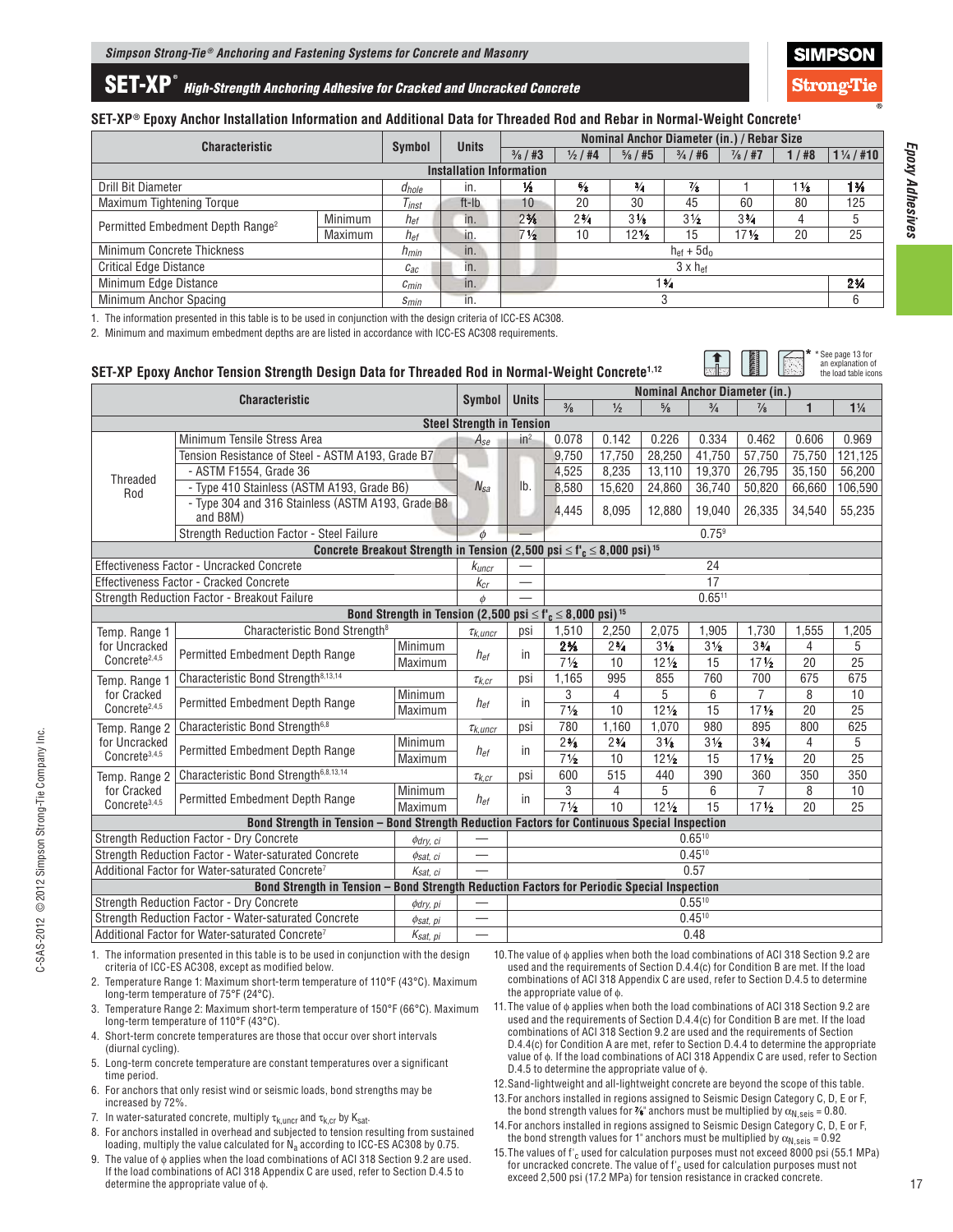



|                                                                          | SET-XP® Epoxy Anchor Tension Strength Design Data for Rebar in Normal-Weight Concrete <sup>1,12</sup> |                                                                                                         |                                  |                                                                                            |                |                |                 |                   |                                                                                         |        | * See page 13 for<br>an explanation of<br>the load table icons |
|--------------------------------------------------------------------------|-------------------------------------------------------------------------------------------------------|---------------------------------------------------------------------------------------------------------|----------------------------------|--------------------------------------------------------------------------------------------|----------------|----------------|-----------------|-------------------|-----------------------------------------------------------------------------------------|--------|----------------------------------------------------------------|
|                                                                          |                                                                                                       | Symbol   Units                                                                                          |                                  | <b>Rebar Size</b>                                                                          |                |                |                 |                   |                                                                                         |        |                                                                |
|                                                                          | <b>Characteristic</b>                                                                                 |                                                                                                         |                                  |                                                                                            | #3             | #4             | #5              | #6                | #7                                                                                      | #8     | #10                                                            |
|                                                                          |                                                                                                       |                                                                                                         | <b>Steel Strength in Tension</b> |                                                                                            |                |                |                 |                   |                                                                                         |        |                                                                |
|                                                                          | Minimum Tensile Stress Area                                                                           |                                                                                                         | $A_{Se}$                         | $in^2$                                                                                     | 0.11           | 0.20           | 0.31            | 0.44              | 0.60                                                                                    | 0.79   | 1.23                                                           |
| Rebar                                                                    | Tension Resistance of Steel - Rebar (ASTM A615, Grade 60)                                             |                                                                                                         | $N_{sa}$                         | Ib.                                                                                        | 9.900          | 18.000         | 27.900          | 39,600            | 54.000                                                                                  | 71.100 | 110,700                                                        |
|                                                                          | Strength Reduction Factor - Steel Failure                                                             |                                                                                                         | $\phi$                           |                                                                                            |                |                |                 | 0.65 <sup>9</sup> |                                                                                         |        |                                                                |
|                                                                          |                                                                                                       | Concrete Breakout Strength in Tension (2,500 psi $\leq$ f' <sub>c</sub> $\leq$ 8,000 psi) <sup>15</sup> |                                  |                                                                                            |                |                |                 |                   |                                                                                         |        |                                                                |
|                                                                          | Effectiveness Factor - Uncracked Concrete                                                             |                                                                                                         | $k_{\text{uncr}}$                |                                                                                            |                |                |                 | 24                |                                                                                         |        |                                                                |
|                                                                          | Effectiveness Factor - Cracked Concrete                                                               |                                                                                                         | $k_{cr}$                         |                                                                                            |                |                |                 | 17                |                                                                                         |        |                                                                |
|                                                                          | Strength Reduction Factor - Breakout Failure                                                          |                                                                                                         | $\phi$                           |                                                                                            |                |                |                 | 0.6511            |                                                                                         |        |                                                                |
|                                                                          |                                                                                                       | Bond Strength in Tension (2,500 psi $\leq$ f' <sub>c</sub> $\leq$ 8,000 psi) <sup>15</sup>              |                                  |                                                                                            |                |                |                 |                   |                                                                                         |        |                                                                |
| Temp. Range 1                                                            | Characteristic Bond Strength <sup>8</sup>                                                             |                                                                                                         | $\tau_{k, uncr}$                 | psi                                                                                        |                |                |                 | 1600              |                                                                                         |        |                                                                |
| for Uncracked                                                            | Permitted Embedment Depth Range                                                                       | Minimum                                                                                                 | $h_{ef}$                         | in                                                                                         | $2\frac{3}{8}$ | $2\frac{3}{4}$ | $3\frac{1}{8}$  | $3\frac{1}{2}$    | $3\frac{3}{4}$                                                                          | 4      | 5                                                              |
| Concrete <sup>2,4,5</sup>                                                |                                                                                                       | Maximum                                                                                                 |                                  |                                                                                            | $7\frac{1}{2}$ | 10             | $12\frac{1}{2}$ | 15                | 17 <sub>2</sub>                                                                         | 20     | 25                                                             |
| Temp. Range 1                                                            | Characteristic Bond Strength <sup>8,13,14</sup>                                                       |                                                                                                         | $\tau_{k,cr}$                    | psi                                                                                        | 1.165          | 995            | 855             | 760               | 700                                                                                     | 675    | 675                                                            |
| for Cracked                                                              | Permitted Embedment Depth Range                                                                       | Minimum                                                                                                 | $h_{ef}$                         | in                                                                                         | 3              | 4              | 5               | 6                 | 7                                                                                       | 8      | 10                                                             |
| Concrete <sup>2,4,5</sup>                                                |                                                                                                       | Maximum                                                                                                 |                                  |                                                                                            | $7\frac{1}{2}$ | 10             | $12\frac{1}{2}$ | 15                | 17 <sup>1</sup> / <sub>2</sub>                                                          | 20     | 25                                                             |
| Temp. Range 2                                                            | Characteristic Bond Strength <sup>6,8</sup>                                                           |                                                                                                         | $\tau_{k, uncr}$                 | psi                                                                                        | 825            |                |                 |                   |                                                                                         |        |                                                                |
| for Uncracked                                                            | Permitted Embedment Depth Range                                                                       | Minimum                                                                                                 | $h_{ef}$                         | in                                                                                         | $2\frac{3}{8}$ | $2\frac{3}{4}$ | $3\frac{1}{8}$  | $3\frac{1}{2}$    | $3\frac{3}{4}$                                                                          | 4      | 5                                                              |
| Concrete <sup>3,4,5</sup>                                                |                                                                                                       | Maximum                                                                                                 |                                  |                                                                                            | $7\frac{1}{2}$ | 10             | $12\frac{1}{2}$ | 15                | 17 <sub>2</sub>                                                                         | 20     | 25                                                             |
| Temp. Range 2                                                            | Characteristic Bond Strength <sup>6,8,13,14</sup>                                                     |                                                                                                         | $\tau_{k,cr}$                    | psi                                                                                        | 600            | 515            | 440             | 390               | 360                                                                                     | 350    | 350                                                            |
| for Cracked                                                              | Permitted Embedment Depth Range                                                                       | Minimum                                                                                                 |                                  | in                                                                                         | 3              | 4              | 5               | 6                 | 7                                                                                       | 8      | 10                                                             |
| Concrete <sup>3,4,5</sup>                                                |                                                                                                       | Maximum                                                                                                 | $h_{ef}$                         |                                                                                            | $7\frac{1}{2}$ | 10             | $12\frac{1}{2}$ | 15                | 17 <sub>2</sub>                                                                         | 20     | 25                                                             |
|                                                                          | Bond Strength in Tension - Bond Strength Reduction Factors for Continuous Special Inspection          |                                                                                                         |                                  |                                                                                            |                |                |                 |                   |                                                                                         |        |                                                                |
|                                                                          | Strength Reduction Factor - Dry Concrete                                                              | $\phi$ dry, ci                                                                                          |                                  |                                                                                            |                |                |                 | $0.65^{10}$       |                                                                                         |        |                                                                |
| Strength Reduction Factor - Water-saturated Concrete<br>$\phi_{sat, ci}$ |                                                                                                       |                                                                                                         |                                  |                                                                                            |                |                |                 | $0.45^{10}$       |                                                                                         |        |                                                                |
| Additional Factor for Water-saturated Concrete <sup>7</sup>              |                                                                                                       |                                                                                                         |                                  |                                                                                            |                | 0.57           |                 |                   |                                                                                         |        |                                                                |
|                                                                          |                                                                                                       |                                                                                                         |                                  | Bond Strength in Tension - Bond Strength Reduction Factors for Periodic Special Inspection |                |                |                 |                   |                                                                                         |        |                                                                |
|                                                                          | Strength Reduction Factor - Dry Concrete                                                              | $\phi$ dry, pi                                                                                          |                                  |                                                                                            |                |                |                 | $0.55^{10}$       |                                                                                         |        |                                                                |
|                                                                          | Strength Reduction Factor - Water-saturated Concrete                                                  | $\phi_{\text{sat, pi}}$                                                                                 | $\overbrace{\phantom{12322111}}$ |                                                                                            |                |                |                 | $0.45^{10}$       |                                                                                         |        |                                                                |
|                                                                          | Additional Factor for Water-saturated Concrete <sup>7</sup>                                           | Ksat, pi                                                                                                | $\overline{\phantom{0}}$         |                                                                                            |                |                |                 | 0.48              |                                                                                         |        |                                                                |
|                                                                          | 1. The information presented in this table is to be used in conjunction with the design               |                                                                                                         |                                  |                                                                                            |                |                |                 |                   | 10 The value of $\phi$ annies when both the load combinations of ACL318 Section 0.2 are |        |                                                                |

1. The information presented in this table is to be used in conjunction with the design criteria of ICC-ES AC308, except as modified below.

2. Temperature Range 1: Maximum short-term temperature of 110°F (43°C). Maximum long-term temperature of 75°F (24°C).

3. Temperature Range 2: Maximum short-term temperature of 150°F (66°C). Maximum long-term temperature of 110°F (43°C).

- 4. Short-term concrete temperatures are those that occur over short intervals (diurnal cycling).
- 5. Long-term concrete temperature are constant temperatures over a significant time period.
- 6. For anchors that only resist wind or seismic loads, bond strengths may be increased by 72%.
- 7. In water-saturated concrete, multiply  $\tau_{k, \text{unc}}$  and  $\tau_{k, \text{cr}}$  by  $K_{\text{sat}}$ .
- 8. For anchors installed in overhead and subjected to tension resulting from sustained loading, multiply the value calculated for  $\dot{N}_a$  according to ICC-ES AC308 by 0.75.
- 9. The value of φ applies when the load combinations of ACI 318 Section 9.2 are used. If the load combinations of ACI 318 Appendix C are used, refer to Section D.4.5 to determine the appropriate value of ϕ.
- 10. The value of ϕ applies when both the load combinations of ACI 318 Section 9.2 are used and the requirements of Section D.4.4(c) for Condition B are met. If the load combinations of ACI 318 Appendix C are used, refer to Section D.4.5 to determine the appropriate value of ϕ.
- 11. The value of ϕ applies when both the load combinations of ACI 318 Section 9.2 are used and the requirements of Section D.4.4(c) for Condition B are met. If the load combinations of ACI 318 Section 9.2 are used and the requirements of Section D.4.4(c) for Condition A are met, refer to Section D.4.4 to determine the appropriate value of ϕ. If the load combinations of ACI 318 Appendix C are used, refer to Section D.4.5 to determine the appropriate value of ϕ.
- 12. Sand-lightweight and all-lightweight concrete are beyond the scope of this table.
- 13. For anchors installed in regions assigned to Seismic Design Category C, D, E or F,
- the bond strength values for #7 rebar anchors must be multiplied by  $\alpha_{N,seis} = 0.80$ . 14. For anchors installed in regions assigned to Seismic Design Category C, D, E or F,
- the bond strength values for #8 rebar anchors must be multiplied by  $\alpha_{N,seis} = 0.92$ 15. The values of  $f'_{c}$  used for calculation purposes must not exceed 8000 psi (55.1 MPa)
- for uncracked concrete. The value of f'<sub>c</sub> used for calculation purposes must not exceed 2,500 psi (17.2 MPa) for tension resistance in cracked concrete.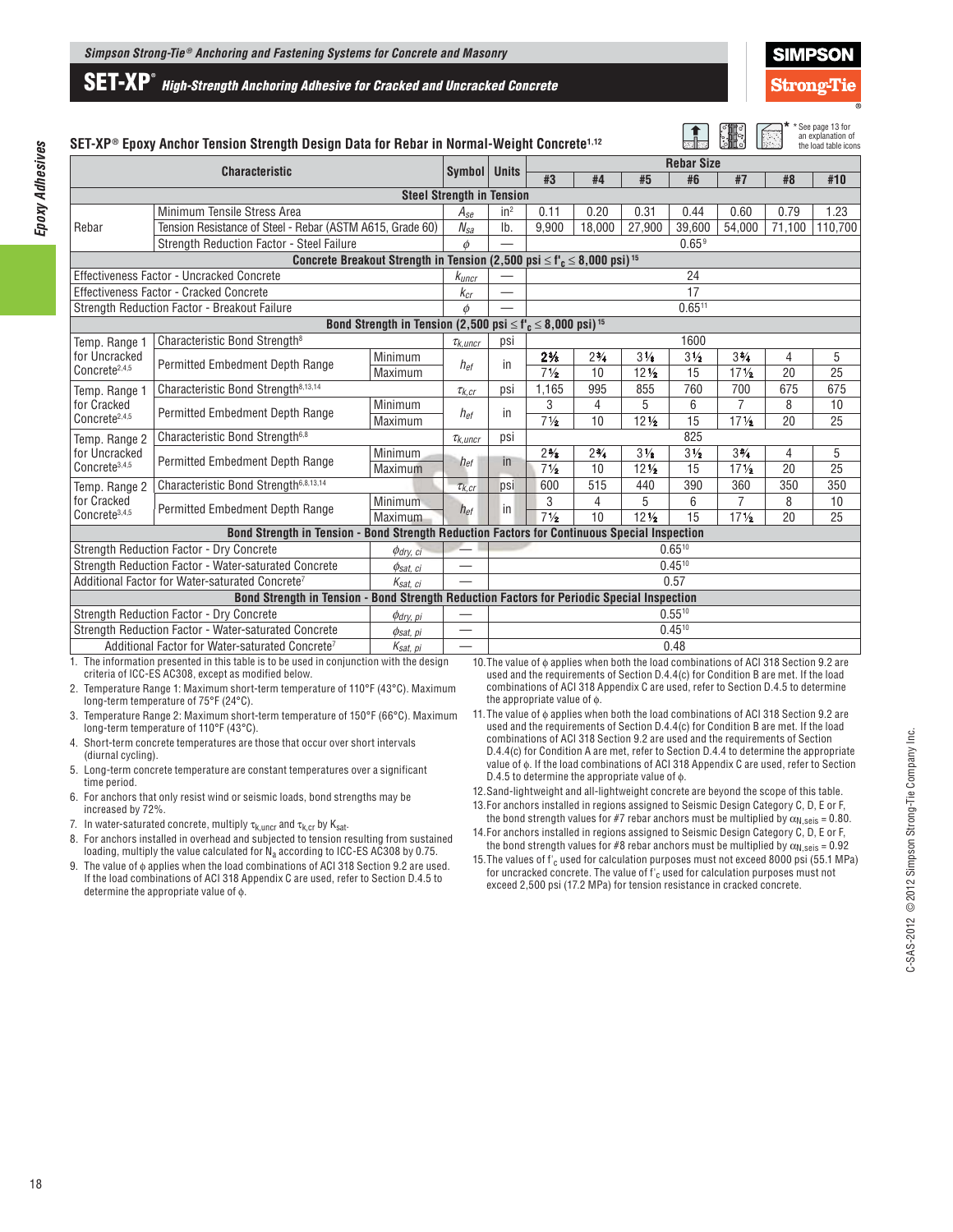**SET-XP®** *High-Strength Anchoring Adhesive for Cracked and Uncracked Concrete*

 $\blacksquare$ 

**\***

See page 13 for

\*See page 13 for

**\***

 $\Box$  :  $\mathbb{R}$ 

## **SET-XP® Epoxy Anchor Shear Strength Design Data for Threaded Rod in Normal-Weight Concrete1,5**

| KN<br><b>BEERED</b><br>SET-XP® Epoxy Anchor Shear Strength Design Data for Threaded Rod in Normal-Weight Concrete <sup>1,5</sup> |                                                                                          |                   |              |                                      |        |               | an explanation of<br>the load table icons |               |        |                |
|----------------------------------------------------------------------------------------------------------------------------------|------------------------------------------------------------------------------------------|-------------------|--------------|--------------------------------------|--------|---------------|-------------------------------------------|---------------|--------|----------------|
|                                                                                                                                  | <b>Characteristic</b>                                                                    | Symbol            | <b>Units</b> | <b>Nominal Anchor Diameter (in.)</b> |        |               |                                           |               |        |                |
|                                                                                                                                  |                                                                                          |                   |              | $\frac{3}{8}$                        | 1/2    | $\frac{5}{8}$ | $\frac{3}{4}$                             | $\frac{7}{8}$ | 1      | $1\frac{1}{4}$ |
|                                                                                                                                  | <b>Steel Strength in Shear</b>                                                           |                   |              |                                      |        |               |                                           |               |        |                |
|                                                                                                                                  | Minimum Shear Stress Area                                                                | $A_{Se}$          | $in^2$       | 0.078                                | 0.142  | 0.226         | 0.334                                     | 0.462         | 0.606  | 0.969          |
|                                                                                                                                  | Shear Resistance of Steel - ASTM A193, Grade B7                                          |                   |              | 4,875                                | 10,650 | 16,950        | 25,050                                    | 34,650        | 45,450 | 72,675         |
|                                                                                                                                  | - ASTM F1554, Grade 36                                                                   |                   |              | 2,260                                | 4,940  | 7,865         | 11,625                                    | 16,080        | 21,090 | 33,720         |
|                                                                                                                                  | - Type 410 Stainless (ASTM A193, Grade B6)                                               | $V_{Sa}^6$        | lb.          | 4,290                                | 9,370  | 14,910        | 22,040                                    | 30,490        | 40,000 | 63,955         |
| <b>Threaded Rod</b>                                                                                                              | - Type 304 and 316 Stainless (ASTM A193, Grade B8<br>and B8M)                            |                   |              | 2,225                                | 4,855  | 7,730         | 11,420                                    | 15,800        | 20,725 | 33,140         |
|                                                                                                                                  | Reduction for Seismic Shear - ASTM F1554, Grade 36 <sup>6</sup>                          | $\alpha_{V,seis}$ |              | 0.87                                 | 0.78   | 0.68          | 0.68                                      | 0.68          | 0.68   | 0.65           |
|                                                                                                                                  | Reduction for Seismic Shear - ASTM A193, Grade B76                                       |                   |              | 0.87<br>0.69                         | 0.78   | 0.68          | 0.68                                      | 0.68          | 0.68   | 0.65           |
|                                                                                                                                  | Reduction for Seismic Shear - Stainless (ASTM A193, Grade B6) <sup>6</sup>               |                   |              |                                      | 0.82   | 0.75          | 0.75                                      | 0.75          | 0.83   | 0.72           |
|                                                                                                                                  | Reduction for Seismic Shear - Stainless (ASTM A193, Grade B8<br>and B8M $)$ <sup>6</sup> |                   |              | 0.69                                 | 0.82   | 0.75          | 0.75                                      | 0.75          | 0.83   | 0.72           |
|                                                                                                                                  | Strength Reduction Factor - Steel Failure                                                | $\phi$            |              | 0.65 <sup>2</sup>                    |        |               |                                           |               |        |                |
|                                                                                                                                  | <b>Concrete Breakout Strength in Shear</b>                                               |                   |              |                                      |        |               |                                           |               |        |                |
| <b>Outside Diameter of Anchor</b>                                                                                                |                                                                                          | $d_{0}$           | in.          | 0.375                                | 0.500  | 0.625         | 0.750                                     | 0.875         | 1.000  | 1.250          |
|                                                                                                                                  | Load Bearing Length of Anchor in Shear                                                   | $\ell_e$          | in.          |                                      |        |               | h <sub>ef</sub>                           |               |        |                |
| Strength Reduction Factor - Breakout Failure                                                                                     |                                                                                          |                   |              |                                      |        |               | 0.70 <sup>3</sup>                         |               |        |                |
|                                                                                                                                  | <b>Concrete Pryout Strength in Shear</b>                                                 |                   |              |                                      |        |               |                                           |               |        |                |
|                                                                                                                                  | <b>Coefficient for Pryout Strength</b>                                                   | $k_{cp}$          |              |                                      |        |               | 2.0                                       |               |        |                |
|                                                                                                                                  | <b>Strength Reduction Factor - Pryout Failure</b>                                        | $\phi$            |              |                                      |        |               | 0.704                                     |               |        |                |
|                                                                                                                                  |                                                                                          |                   |              |                                      |        |               |                                           |               |        |                |

1. The information presented in this table is to be used in conjunction with the design criteria of ICC-ES AC308, except as modified below.

2. The value of ϕ applies when the load combinations of ACI 318 Section 9.2 are used. If the load combinations of AC 318 Appendix C are used, refer to Section D.4.5 to determine the appropriate value of ϕ.

3. The value of ϕ applies when both the load combinations of ACI 318 Section 9.2 are used and the requirements of Section D.4.4(c) for Condition B are met. If the load combinations of ACI 318 Section 9.2 are used and the requirements of Section D.4.4(c) for Condition A are met, refer to Section D.4.4 to determine the appropriate value of ϕ. If the load combinations of ACI 318 Appendix C are used, refer to Section D.4.5 to determine the appropriate value of ϕ.

4. The value of ϕ applies when both the load combinations of ACI 318 Section 9.2 are used and the requirements of Section D.4.4(c) for Condition B are met. If the load combinations of ACI 318 Appendix C are used, refer to Section D.4.5 to determine the appropriate value of ϕ.

5. Sand-lightweight and all-lightweight concrete are beyond the scope of this table.

6. The values of  $V_{sa}$  are applicable for both cracked and uncracked concrete. For anchors installed in regions assigned to Seismic Design Category C, D, E or F, Vsa must be multiplied by  $\alpha_{V,\text{seis}}$  for the corresponding threaded rod steel type.

## **SET-XP® Epoxy Anchor Shear Strength Design Data for Rebar in Normal-Weight Concrete1,5**

| $\mathsf{SET}\text{-}\mathsf{XP}^\circledast$ Epoxy Anchor Shear Strength Design Data for Rebar in Normal-Weight Concrete <sup>1,5</sup> |                                                                                                                                               |                       |                 |                   |        |        |                   | $\mathbb{R}^3$ | H.                                                                                                                                                                                        | an explanation of<br>the load table icons |
|------------------------------------------------------------------------------------------------------------------------------------------|-----------------------------------------------------------------------------------------------------------------------------------------------|-----------------------|-----------------|-------------------|--------|--------|-------------------|----------------|-------------------------------------------------------------------------------------------------------------------------------------------------------------------------------------------|-------------------------------------------|
|                                                                                                                                          | <b>Characteristic</b>                                                                                                                         | Symbol Units          |                 | <b>Rebar Size</b> |        |        |                   |                |                                                                                                                                                                                           |                                           |
|                                                                                                                                          |                                                                                                                                               |                       |                 | #3                | #4     | #5     | #6                | #7             | #8                                                                                                                                                                                        | #10                                       |
| <b>Steel Strength in Shear</b>                                                                                                           |                                                                                                                                               |                       |                 |                   |        |        |                   |                |                                                                                                                                                                                           |                                           |
|                                                                                                                                          | Minimum Shear Stress Area                                                                                                                     | $A_{Se}$              | in <sup>2</sup> | 0.11              | 0.20   | 0.31   | 0.44              | 0.60           | 0.79                                                                                                                                                                                      | 1.23                                      |
|                                                                                                                                          | Shear Resistance of Steel - Rebar (ASTM A615, Grade 60)                                                                                       | $V_{sa}$ <sup>6</sup> | Ib.             | 4,950             | 10.800 | 16.740 | 23.760            | 32,400         | 42.660                                                                                                                                                                                    | 66,420                                    |
| Rebar                                                                                                                                    | Reduction for Seismic Shear - Rebar (ASTM A615, Grade 60) <sup>6</sup>                                                                        | $\alpha_{V,seis}$     |                 | 0.85              | 0.88   | 0.84   | 0.84              | 0.77           | 0.77                                                                                                                                                                                      | 0.59                                      |
|                                                                                                                                          | Strength Reduction Factor - Steel Failure                                                                                                     | $\phi$                |                 |                   |        |        | 0.60 <sup>2</sup> |                |                                                                                                                                                                                           |                                           |
|                                                                                                                                          | <b>Concrete Breakout Strength in Shear</b>                                                                                                    |                       |                 |                   |        |        |                   |                |                                                                                                                                                                                           |                                           |
|                                                                                                                                          | <b>Outside Diameter of Anchor</b>                                                                                                             | d <sub>0</sub>        | In.             | 0.375             | 0.500  | 0.625  | 0.750             | 0.875          | 1.000                                                                                                                                                                                     | 1.250                                     |
|                                                                                                                                          | Load Bearing Length of Anchor in Shear                                                                                                        | $\ell_e$              | in.             |                   |        |        | h <sub>ef</sub>   |                |                                                                                                                                                                                           |                                           |
|                                                                                                                                          | Strength Reduction Factor - Breakout Failure                                                                                                  | $\phi$                |                 | 0.70 <sup>3</sup> |        |        |                   |                |                                                                                                                                                                                           |                                           |
|                                                                                                                                          | <b>Concrete Pryout Strength in Shear</b>                                                                                                      |                       |                 |                   |        |        |                   |                |                                                                                                                                                                                           |                                           |
|                                                                                                                                          | <b>Coefficient for Pryout Strength</b>                                                                                                        | Kcp                   |                 |                   |        |        | 2.0               |                |                                                                                                                                                                                           |                                           |
|                                                                                                                                          | Strength Reduction Factor - Pryout Failure<br>0.70 <sup>4</sup><br>Ø                                                                          |                       |                 |                   |        |        |                   |                |                                                                                                                                                                                           |                                           |
|                                                                                                                                          | 1. The information presented in this table is to be used in conjunction with the design<br>exiteria of ICC EC AC200, expant as modified below |                       |                 |                   |        |        |                   |                | 4. The value of $\phi$ applies when both the load combinations of ACI 318 Section 9.2 are<br>used and the requirements of Castian $D \wedge A$ (e) for Candition $D$ are mot. If the lead |                                           |

criteria of ICC-ES AC308, except as modified below.

2. The value of  $φ$  applies when the load combinations of ACI 318 Section 9.2 are used. If the load combinations of AC 318 Appendix C are used, refer to Section D.4.5 to determine the appropriate value of ϕ.

3. The value of  $\phi$  applies when both the load combinations of ACI 318 Section 9.2 are used and the requirements of Section D.4.4(c) for Condition B are met. If the load combinations of ACI 318 Section 9.2 are used and the requirements of Section D.4.4(c) for Condition A are met, refer to Section D.4.4 to determine the appropriate value of ϕ. If the load combinations of ACI 318 Appendix C are used, refer to Section D.4.5 to determine the appropriate value of ϕ.

used and the requirements of Section D.4.4(c) for Condition B are met. If the load combinations of ACI 318 Appendix C are used, refer to Section D.4.5 to determine the appropriate value of ϕ.

5. Sand-lightweight and all-lightweight concrete are beyond the scope of this table.

6. The values of  $\mathsf{V}_{\text{sa}}$  are applicable for both cracked and uncracked concrete. For anchors installed in regions assigned to Seismic Design Category C, D, E or F, V $_{\rm sa}$ must be multiplied by  $\alpha_{V,\text{seis}}$ .